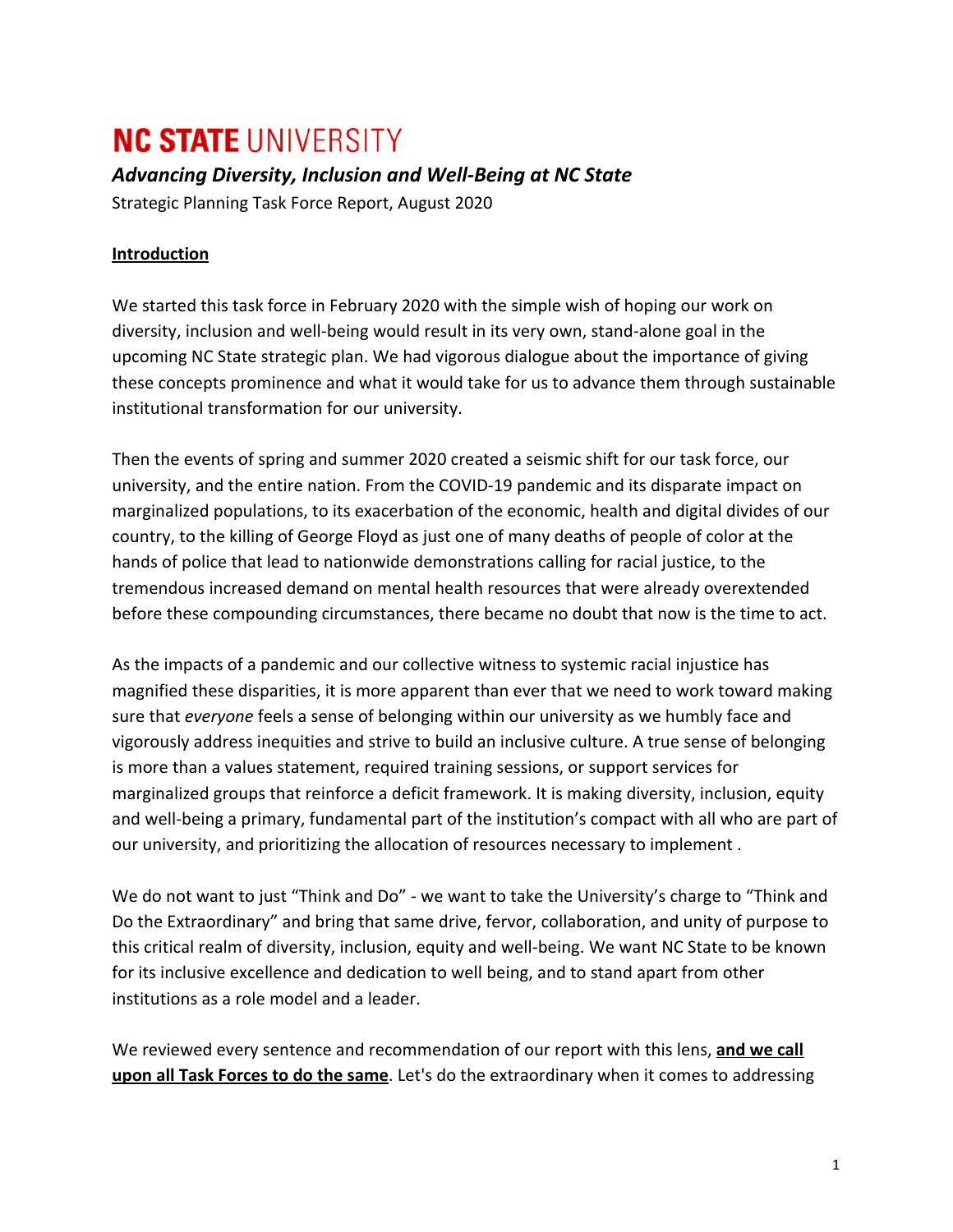these long-standing issues of truly advancing diversity, equity, inclusion and well-being. Let's do all we can to think, do, and *be* extraordinarily inclusive.

## **Current initiatives**

Chancellor Woodson is dedicated to meeting the call of the times, and has committed the university to accomplishing several key initiatives. (See Chancellor's memo of July 31, 2020, entitled "[Racial Equity: Responding to Student Feedback, New Commitments and Next Steps"](https://leadership.ncsu.edu/chancellor/)). These initiatives will no doubt be part of the strategies and priorities present in the final strategic plan document. Therefore, we incorporate them here in our report.

The current initiatives include:

- Mandatory [diversity and inclusion training](http://go.ncsu.edu/dei-road-map) for all faculty, staff and students to be available for all populations by September 2, 2020 (tentative) and completed by December 1, 2020.
- Additional training developed for student organization leaders and advisors, as well as for fraternity and sorority chapter leaders (in progress).
- Participation in the American Association for the Advancement of Science's (AAAS) [Stem](https://seachange.aaas.org/) [Equity Achievement Change](https://seachange.aaas.org/) ("SEA Change") program (in progress).
- Addition of a specific diversity and inclusion professional development section in the work plans and performance evaluations of **EHRA** non-faculty and **SHRA** employees for the 2020-21 performance cycle.
- Utilization of [ncsu.edu/diversity](https://www.ncsu.edu/diversity/) as the communication hub for updates and progress related to diversity and inclusion initiatives.
- Holding Racial Equity awareness training for senior leaders and the Strategic Planning Steering Team.
- Hosting the Chancellor's Racial Equity Summit in fall 2020 to intentionally engage community members (faculty, staff, students, community members, alumni) for input into how NC State can address specific items and common themes to improve racial equity, diversity and inclusion at NC State, and through this Summit, help identify immediate and near-term changes and seek opportunities to incorporate this feedback into Strategic Plan goals, priorities and initiatives.

These commitments serve as a vigorous and ambitious start to our work, and actually address several of the areas we identified as a task force. We enthusiastically endorse these bold steps.

In addition, NC State has adopted and approved a [Wellness Strategic Plan](https://wellness.ncsu.edu/wellness-strategic-plan/) (2020-2024) and [Sustainability Strategic Plan](https://sustainability.ncsu.edu/sustainability-strategic-plan/) (2017-2022) that have goals, priorities and strategies that are underway and should be considered along with these recommendations.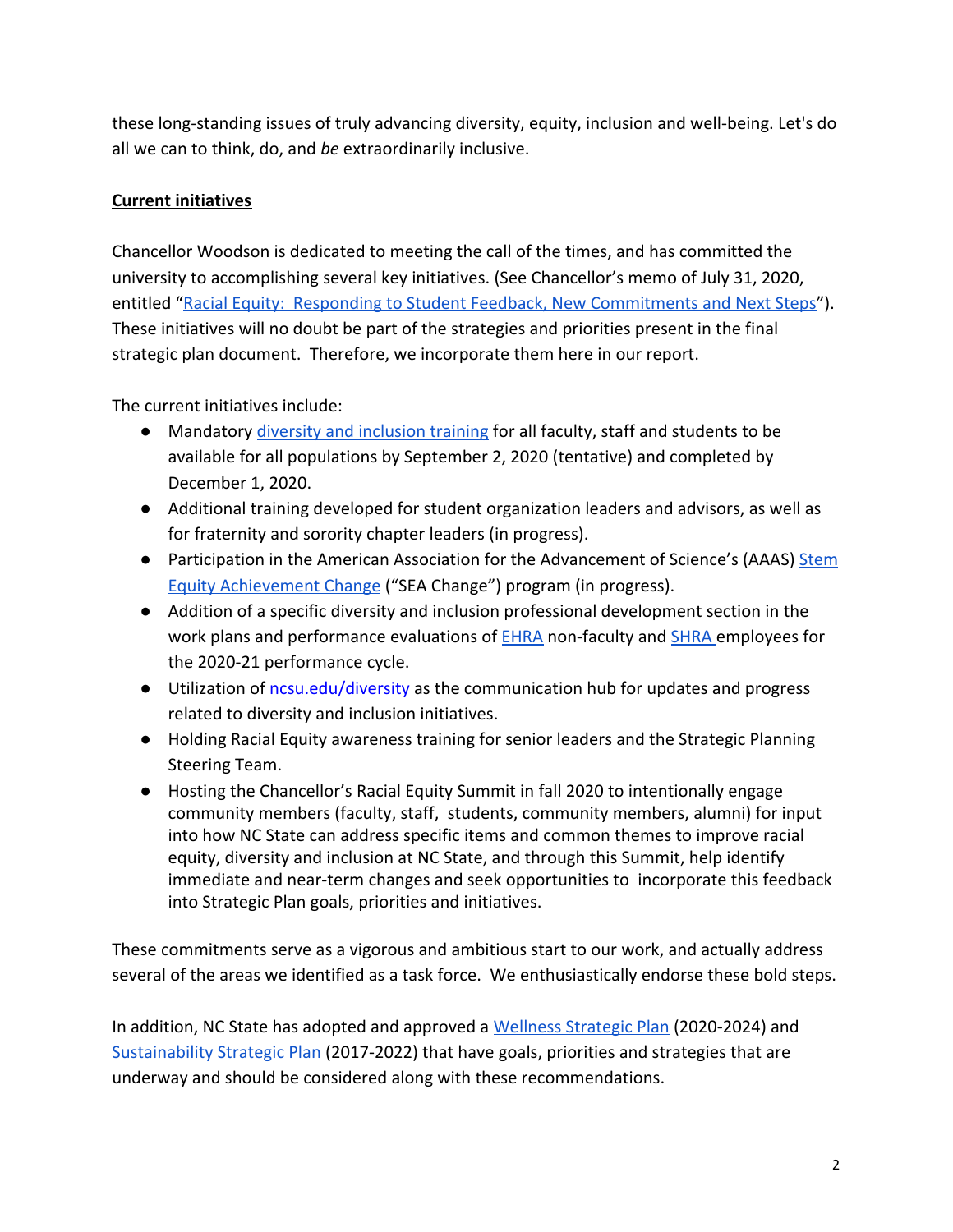As NC State moves forward to advance diversity, equity, inclusion and well-being, it will be critical for the upcoming strategic plan to zealously root out areas where systemic inequities hide and correct them at the institutional level, as well as continue to embrace the critical underpinning of individual and interpersonal cultural competency as a key characteristic of our higher education mission.

#### **Report Overview**

During the course of our work, we had close to 200 individuals submit feedback to the task force website, and held 14 listening sessions with approximately 268 attendees. We reviewed numerous research articles and prior task force reports, combed through survey results, and consulted policies and strategic plans of other institutions. And, we incorporated the lived experiences of the members of our task force as meaningful qualitative input. Through our discussions and our research, three (3) guiding themes arose as overarching focus areas. Within these Guiding Themes we outline the issues and opportunities, as well as address the underlying rationale for the importance of the theme, and propose recommendations for each.

## **Guiding Themes**

**1. We value diversity and inclusion.** The University must actively seek representational diversity while simultaneously encouraging meaningful participation and engagement of diverse perspectives that must be integrated into all aspects of the University's mission.

**2. We seek to build a culture and climate where everyone belongs.** The University must promote a welcoming, affirming and accessible climate for all to retain the diversity of faculty, staff and students we recruit.

**3. We strive to have a safe, healthy and resilient university community.** Well being takes many forms, including physical, mental, financial, and social health, among other aspects. In addition to the goals of the current Wellness Strategic Plan, we offer a focus on striving to have a *safe, healthy and resilient university community,* one that actively reaches members of all populations to ensure access to services that support wellness are readily found on campus and in the community and to resources needed to meet personal goals for wellness.

## **Foundational Principles**

In addition to the Guiding Themes, the Task Force identified 4 Foundational Principles. We will accomplish our intended goals only with a firm foundation of human rights, anti-racism, and community care, grounded in knowledge, continuing education and cultural humility, regularly assessed, and through collective action in every facet of our mission.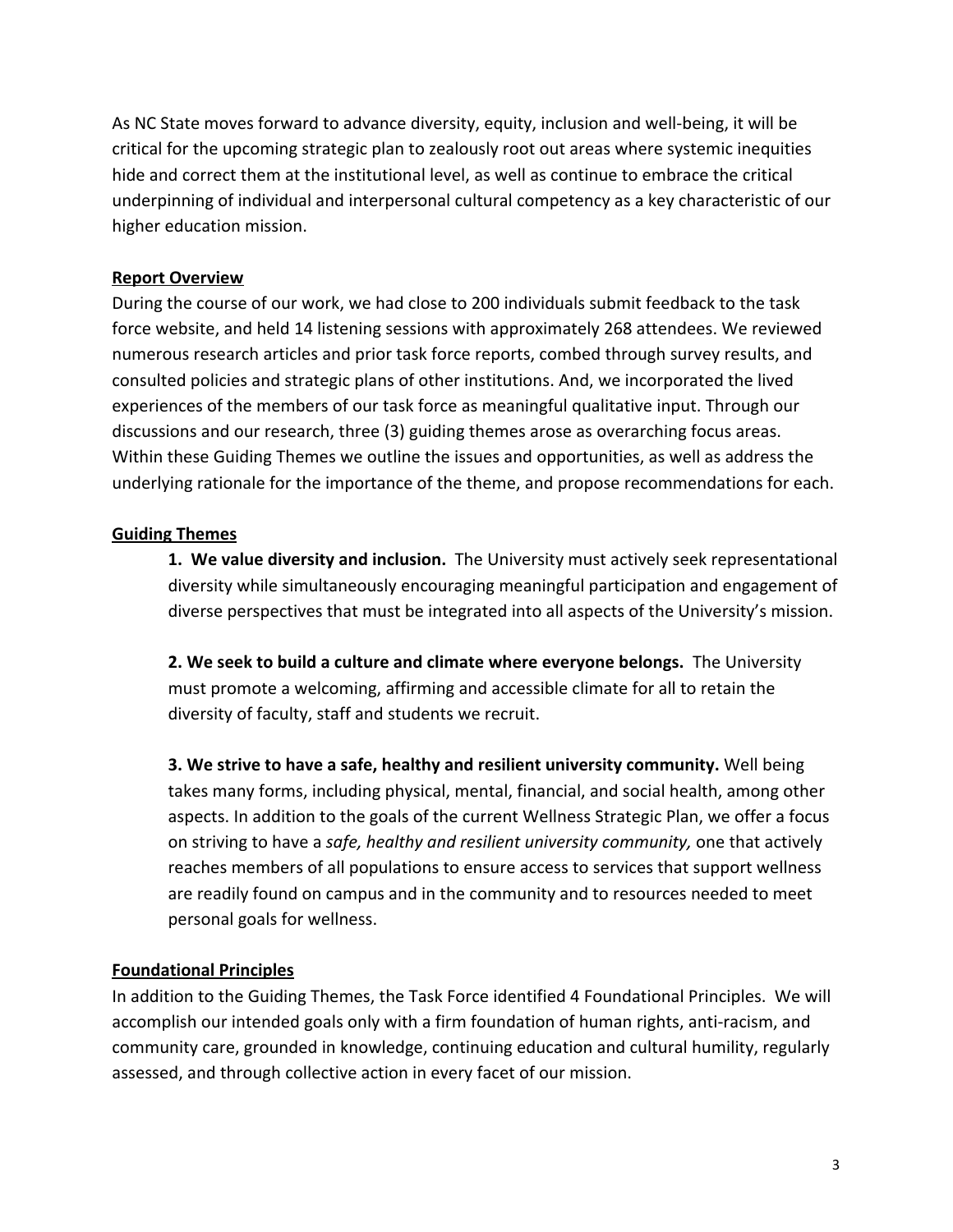- 1. Build a foundation of security through equitable access to basic community rights such as healthcare, food, housing, childcare, and digital resources for all students, faculty and staff.
- 2. Ground this work in accountability through continuous assessment and transparency of data.
- 3. Integrate diversity, inclusion and well-being into NC State's core functions of teaching, learning, research and engagement and in our innovation and entrepreneurship.
- 4. Collaborate to increase effectiveness and impact.

#### **Theme 1: We value diversity and inclusion.**

Our campus, our state and our nation are becoming increasingly diverse. As a land grant institution, NC State has a responsibility to ensure meaningful participation of the multitude of people and perspectives who work and learn here - in other words, to be inclusive.

*Diversity* means the ways in which individuals vary, including, but not limited to, backgrounds, personal characteristics, ideas, beliefs, cultures, and traditions that distinguish one individual or group from another. (See [UNC Policy 300.8.5](https://www.northcarolina.edu/apps/policy/index.php?section=300.8.5) Diversity and Inclusion Within the University of North Carolina System)

*Inclusion* means the enablement of individuals, including those from underrepresented groups, to fully and equitably have access to, and participate in, the University's programs, services, facilities, and institutional life. (See [UNC Policy 300.8.5\)](https://www.northcarolina.edu/apps/policy/index.php?section=300.8.5)

*Diversity and Inclusion*, stated collectively, means the intentional efforts undertaken to create an institutional culture in our working and learning environments that offers acceptance, support, and respect for a diversity of individuals as they pursue their ambitions and interests. (See [UNC Policy 300.8.5](https://www.northcarolina.edu/apps/policy/index.php?section=300.8.5))

In an effort to show our commitment to creating a campus that values diversity and inclusion, we must develop policies, programs and practices that not only encourage and promote diversity and inclusion, but also actively counter individual levels of bias and dismantle systemic inequities such as racism, sexism, ableism, anti-GLBTQ+ discrimination, and any form of discriminatory language or actions.

Embracing diversity and inclusion is not just "the right thing" to do - it is a great asset that we should embrace. The intersectionality of our identities and variety of our voices offer multiple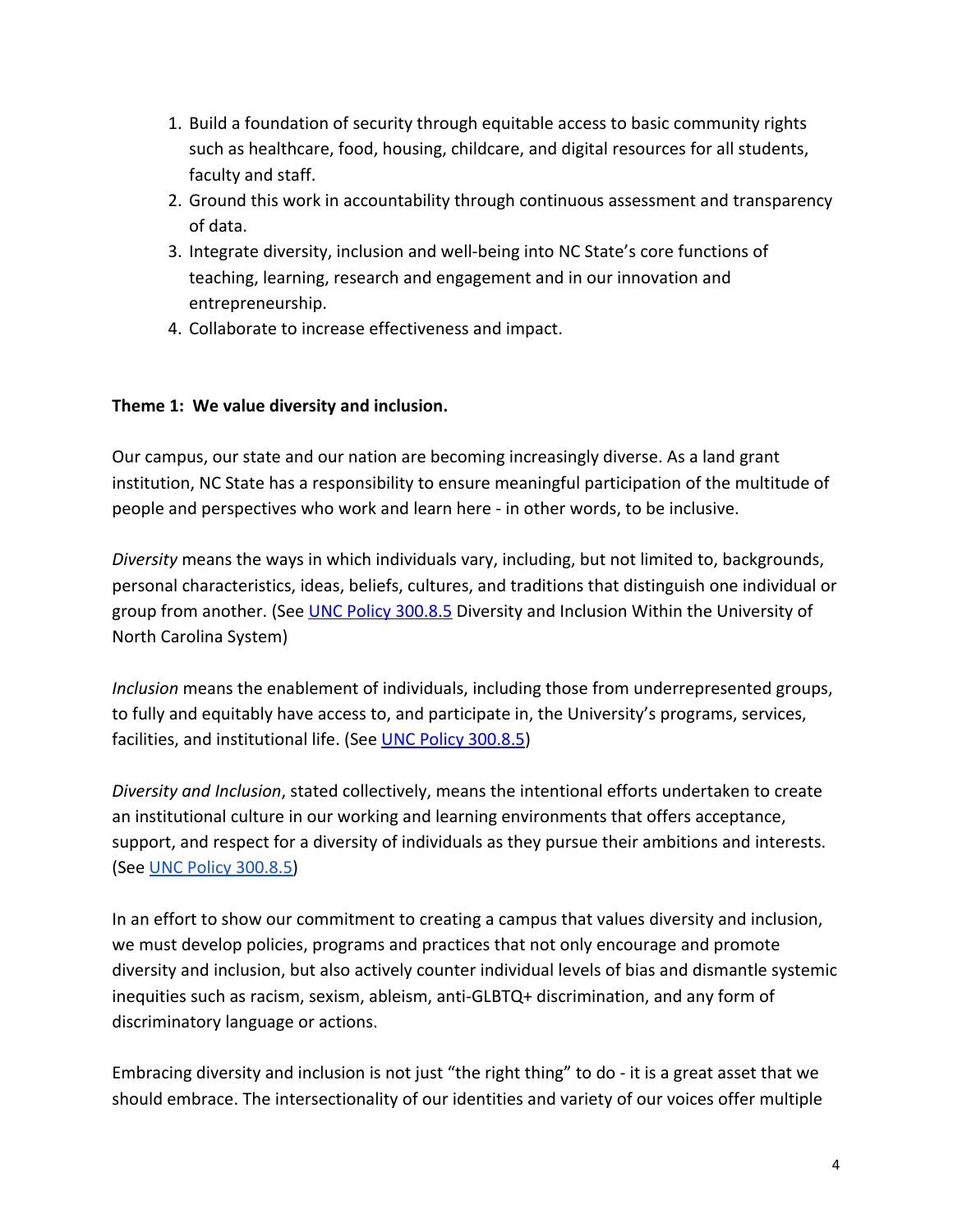perspectives which, in turn, generate better ideas, improved problem solving, and more innovation. This is the very essence of the land grant mission. Working, teaching, producing knowledge, and the pursuit of higher education itself benefits from this diversity of people and perspectives and flourishes when everyone is supported in contributing.

Students, faculty and staff of our institution are accomplished individuals that have met or exceeded many challenges to be members of our community. In addition to the educational value of diversity, increasing the representational number of underrepresented minority students, faculty and staff is critical to breaking down feelings of isolation among them, particularly in certain STEM disciplines. However, greater emphasis needs to be placed on ways to create an environment where those from all racial, ethnic, religious, national and economic backgrounds feel welcome and a sense of belonging once they get here.

The urgency of the time is now. Systemic inequity steals our ability to create an inclusive community, limits those who see themselves as belonging, and creates mistrust among community members that is difficult to earn back. It keeps our university from attracting the best and brightest minds. Abolishing inequity creates an inclusive community that knows it is valued, can trust one another and can thrive. Systemic problems evidenced at NC State, in our history and those that persist today, require systemic solutions, and that is where the strategic plan can help address these by institutionalizing structures to promote sustainable transformation.

#### *Theme 1 Recommendations*

- Develop equity-focused policies, programs and accountability practices by participating in the AAAS SEA Change model to systematically review with an equity lens and align NC State's collective efforts.
- Institutionalize regular communication and meetings with diverse community stakeholders to hear about their lived experiences, determine what is working well and work to address unmet needs or eliminate what is not working well. Efforts such as the Chancellor's Equity Summit, Chancellor' African American Community Advisory Council; Collaborating Raleigh Colleges, and the Wake-Raleigh Partnership are good examples. and there are many other University and college/division-level community engagement strategies we can maximize.
- Ensure that the university community is aware of existing activities and resources that are designed to increase diversity and inclusion, and train all students, faculty and staff on how to navigate and address all forms of discriminatory, harassing and biased language and actions.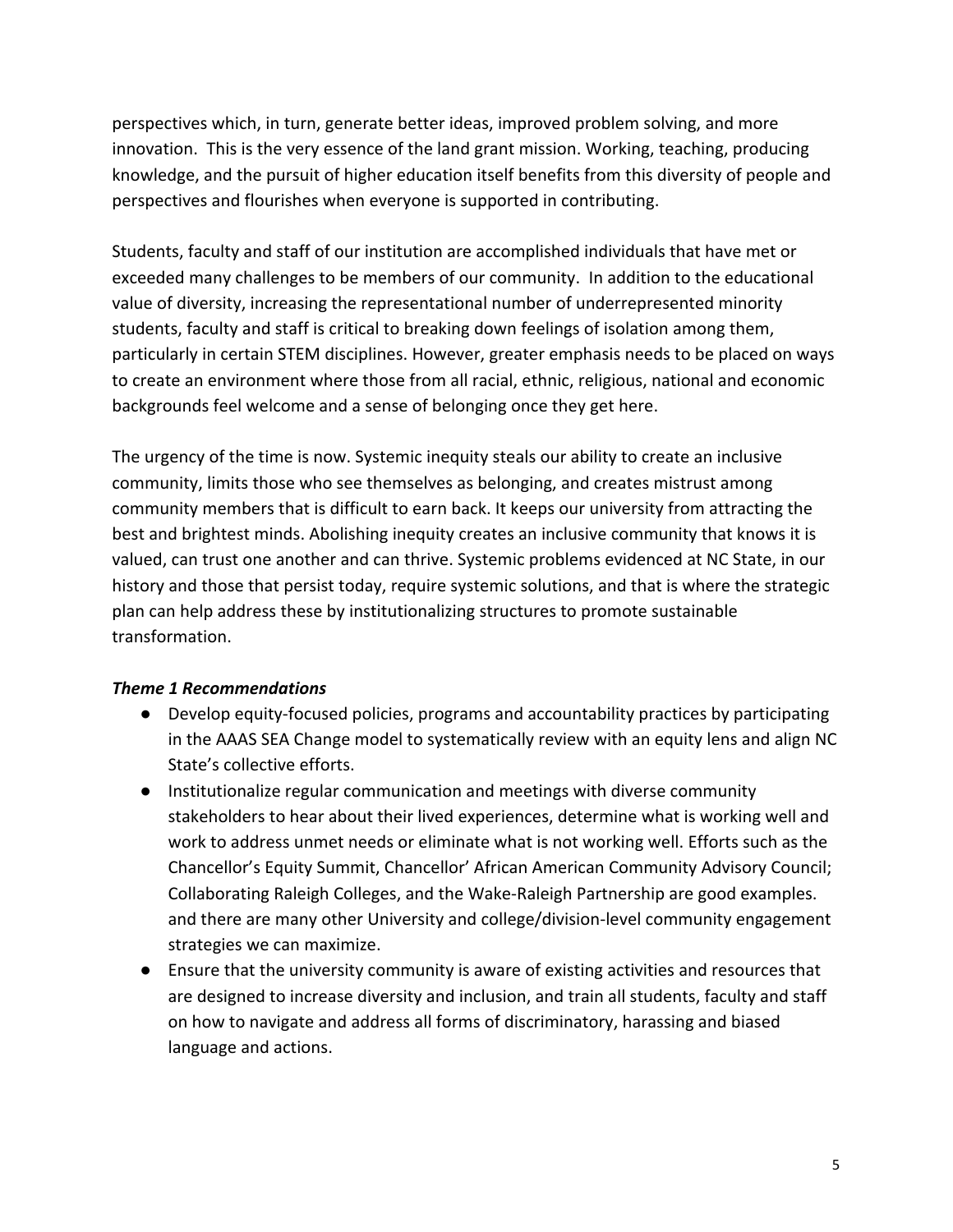- Increase access to higher education at the undergraduate and graduate levels so that the demographics of the student body are more reflective of the population of North Carolina. Providing such access may include:
	- increasing need-based financial aid for such families through such programs as "Pack Promise" and Diversity Enhancement grants and scholarships;
	- expansion of the SREB Doctoral Scholars program and the creation of a bridging program for entering graduate students;
	- educating parents, prospective first-generation college students, and students who come from households with incomes below the poverty line, of the value of a higher education;
- Place equal priority on diversity-focused recruitment, retention and ensuring an inclusive environment for undergraduate and graduate students, faculty, and staff. Examples of ways to recruit and retain from underrepresented groups and therefore increase representational diversity include, but are not limited to:

Recruitment:

- participating in diversity-focused recruiting fairs and conferences locally and nationally;
- collaborating with "pathway" programs that are designed to encourage and prepare students to move on to the next level of their education and employees to move to their next level work or into leadership positions.

Retention and promoting a welcoming and inclusive environment:

- requiring students, faculty, staff to engage with continuing education designed to increase cultural awareness and competency;
- training for faculty in cross-cultural and inclusive mentoring, especially at the doctoral and junior faculty level, to improve the mentorship of those from different backgrounds;
- diversifying the professoriate, which in turn supports the sense of inclusion for underrepresented students, junior faculty and staff across the board;
- developing practices, including affinity groups and allyship development programs, designed to build community within NC State across organizational and disciplinary boundaries; and,
- ensuring that all voices are both represented and respected when making decisions at departmental, college and university levels.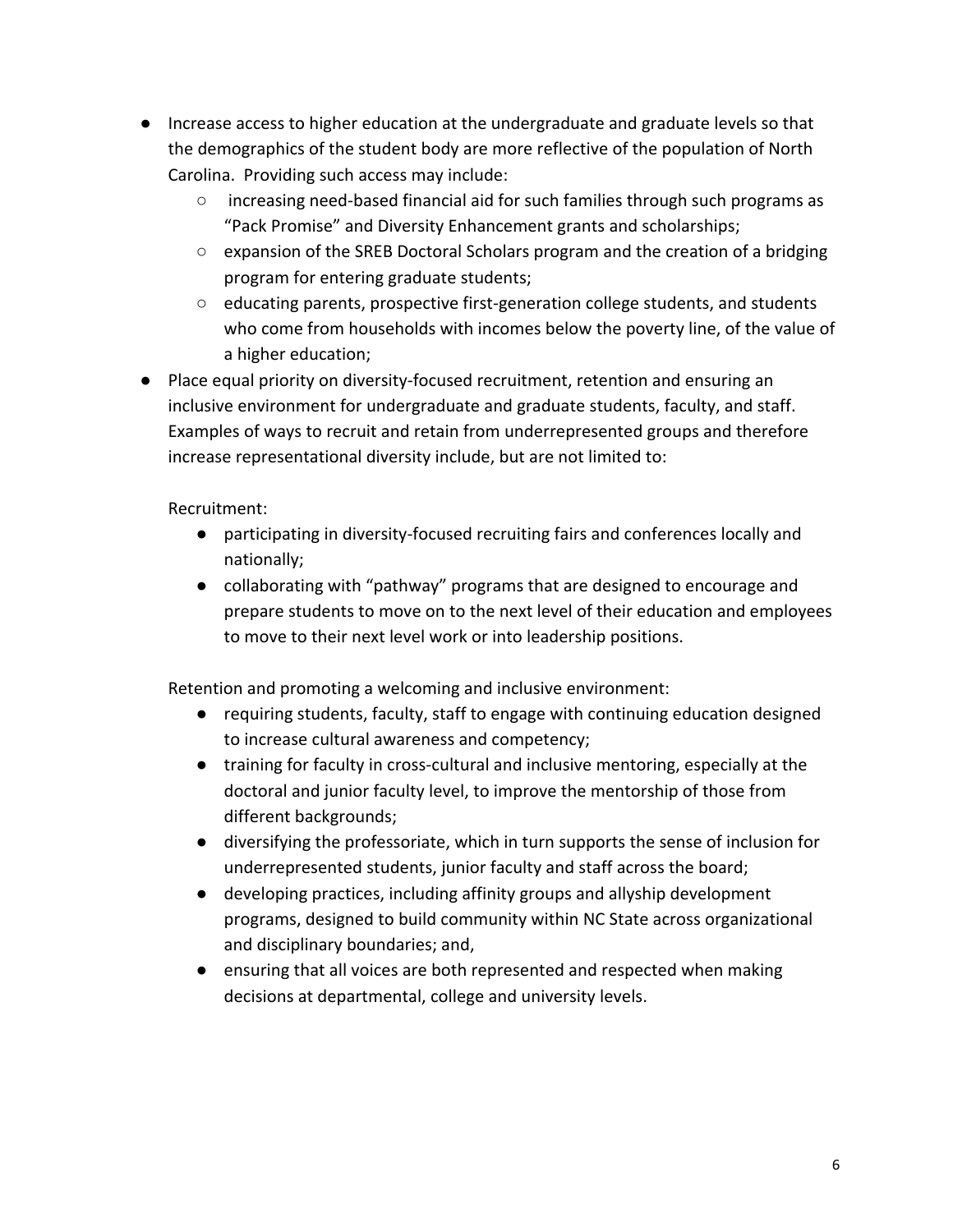#### **Theme 2: We seek to build a culture and climate where everyone belongs.**

In alignment with the first guiding theme, we must actively strive to create an environment where *everyone belongs*. This is an essential part of the character, success, and well-being of our university. It has to be integrated into every part of our culture, climate and mission.

*Everyone belongs* means that faculty, staff and students chose and were selected by NC State because we share a common purpose that is not contingent on one's background, experience, race, age, gender, gender identity, socio-economic status, ability, sexual orientation, creed or religious belief.

However, we know that despite this common purpose, obstructions remain for many. Research shows that Black/African American students enrolled at Predominantly White Institutions (PWIs) like NC State have experiences vastly different from their African American counterparts attending Historically Black Colleges and Universities (HBCUs) (Guiffrida, 2005; Johnson, et al., 2007). African American students have reported harassment, hostile classroom interactions, feelings of disidentification, exclusion and low self-esteem (Green & Glasson, 2009; Hope, Chavous, Jagers, & Sellers, 2013). NC State has seen similar results from our student [Campus](https://oirp.ncsu.edu/surveys/survey-reports/studentalumni-surveys/campus-climate-survey/) [Climate Survey,](https://oirp.ncsu.edu/surveys/survey-reports/studentalumni-surveys/campus-climate-survey/) administered in 2019 (and 2015, 2010, 2005, and 2000). Likewise, women and faculty and staff of color also have experiences at work that negatively impact their sense of engagements  $(2018$  Employee Engagement Survey). As expected, these negative encounters can have serious long-term effects on the experience of these groups, with understandable negative impacts on their well-being, their productivity and persistence, and, truly, a negative impact on the ability of our university to be innovative and competitive.

We also know from research that everyone's experience is improved with feelings of academic and social fit. *Belongingness* can be tied to retention and persistence, and are related to both "graduating the successful student" and positive employee engagement.

Recent events have had a seismic impact on so many different issues that people are no longer able to sit back without speaking up and acting when they see or experience injustice. This groundswell of activism has created opportunities for those who have been marginalized and oppressed and their allies to be truly heard, rather than just listened to. Conversations about oppression, injustices and personal lived experiences are necessary and needed, and must be sincerely welcomed to raise issues that need to be addressed.

We want to be a community where no one is afraid to say who they are or what they believe, or to speak up for what they need. Our differences are recognized as unique opportunities to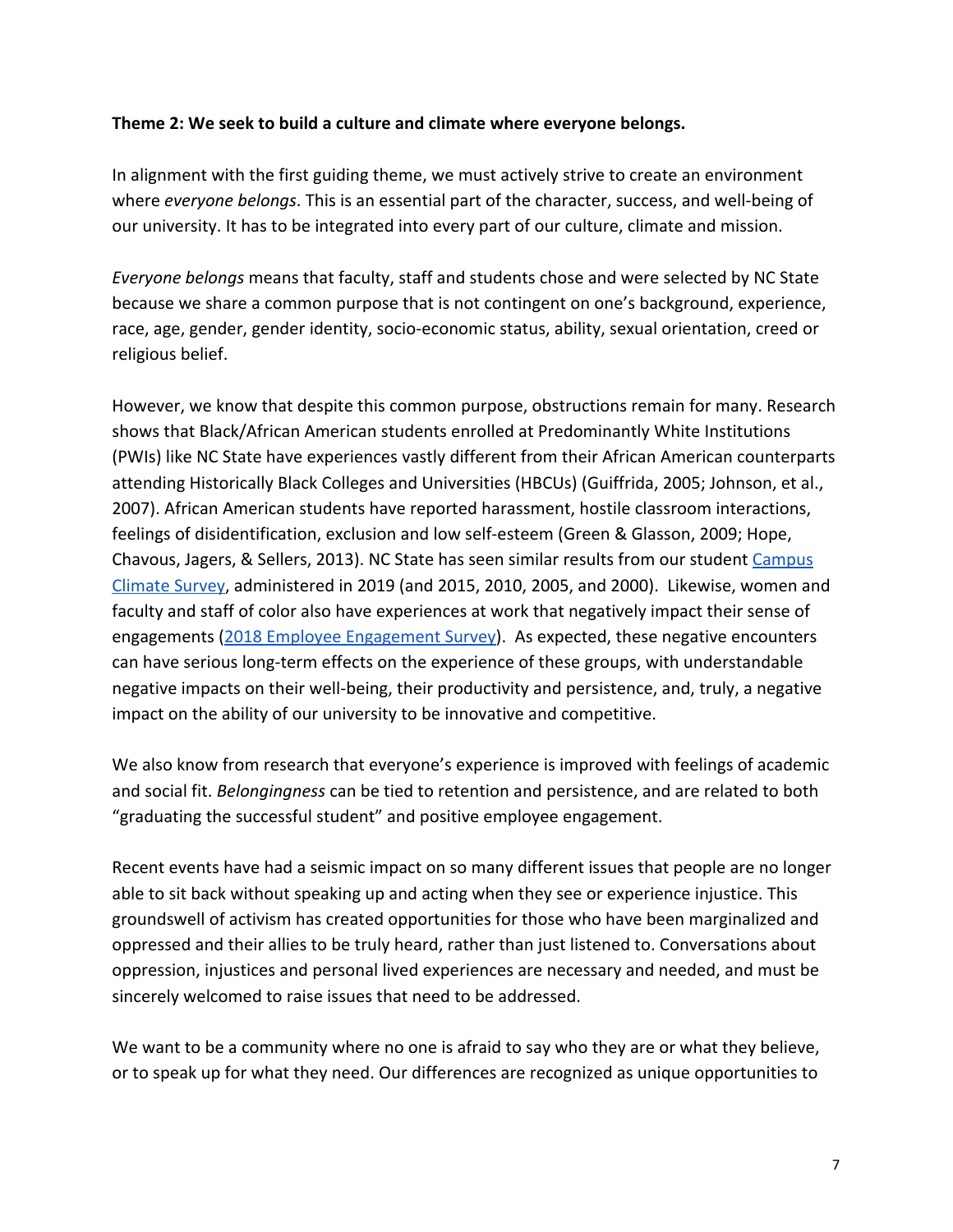grow, learn and be better. We see all people as people with value and seek and allow their contributions to make ourselves and those around us better.

Rather than merely responding to events, we should hold our NC State community to the expectation of being an inclusive campus that does not tolerate prejudice or discrimination of any type. Ensuring that all members of the community have equal access, equal opportunities, and feel supported to achieve their potential provides optimal conditions for NC State to respond to the call to innovatively solve societal problems.

## *Theme 2 Recommendations*

- Our curriculum must be inclusive and welcoming of the contributions from all voices and is representative. Faculty should seek review of their curriculum, particularly in STEM disciplines, to ensure this.
	- Review the General Education Diversity Task Force report (issued 2017) and work with campus stakeholders on assessing viability of implementing those recommendations.
- NC State must be diligent and innovative in its efforts to provide access, promote retention and enhance the success of all its students, faculty and staff.
- Continue to do regular climate assessments of both students and employees, and report this information out regularly, including action plans to implement changes based on data derived from the surveys.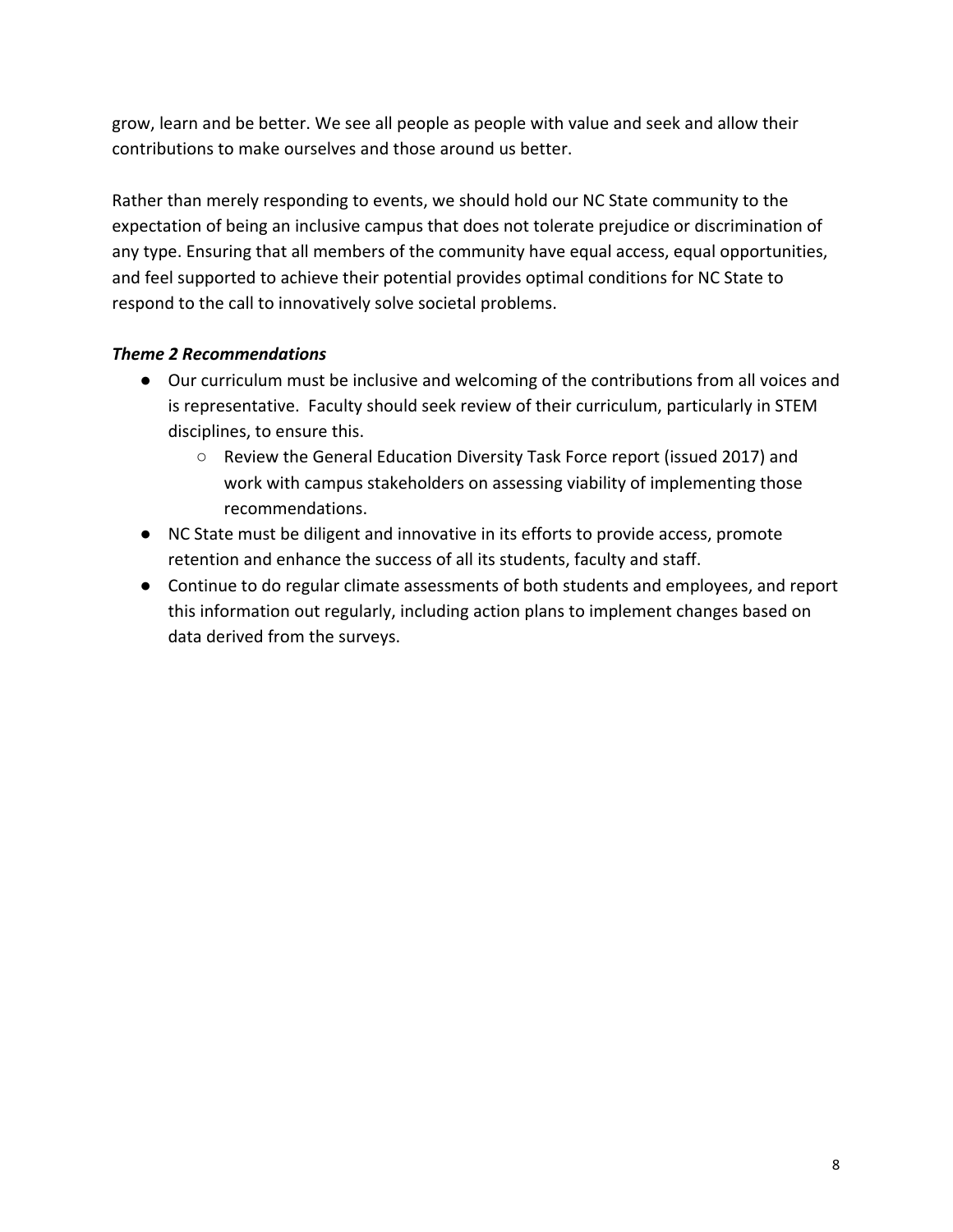#### **Theme 3: We strive to have a safe, healthy and resilient university community.**

A *safe* university is one where each person in the campus community is physically and emotionally safe while we live, learn, work and interact with others on campus, and we have ample resources to address issues when there is a breach of that safety. It also includes available resources and knowledge to secure our safety off campus as well.

A *healthy* university is one where each member of the community experiences food and housing security and has full and equitable access to high quality health care, prevention services, mental health care, and wellness education without regard to insurance. In addition, wellness is promoted at every level of the institution and population-level health promotion strategies successfully prevent illness by targeting root causes, including systemic racism.

A *resilient* university is one in which discussions of safety and all aspects of wellness are normalized and members of the community are comfortable and confident in seeking services and resources to ensure their safety and well-being. A resilient university is prepared to respond to challenges in ways that are timely, respectful of all members of the campus community, and promote even greater resilience to face the next challenge.

A *safe, healthy and resilient* university actively reaches members of all populations to ensure access to services found on campus and in the broader community and resources needed to meet personal goals for success.

The [NC State Wellness Strategic Plan](https://wellness.ncsu.edu/wellness-strategic-plan/) (2020-2024) represents a significant step toward creating a safe, healthy and resilient university. The plan was introduced as "a campus-wide blueprint for wellness at NC State." The vision calls for NC State "to be a leading institution for creating an inclusive, thriving and resilient community." The mission was defined as "to advance a culture that fosters the well-being of the campus community. This is achieved by promoting six elements of wellness: purpose, financial, physical, emotional, social, and community."

Four goals include delivery of innovative programs and services at the individual and community level; integrating wellness into curricular education, advising, experiences and research; fostering a safe, supportive and inclusive community; and building and maintaining collaborative opportunities with campus and community partners to increase awareness of wellness at NC State.

[NC State's Sustainability Strategic Plan \(](https://sustainability.ncsu.edu/sustainability-strategic-plan/)2017-2022) also represents movement toward a safe, healthy and resilient university. Goal four of the plan seeks to "accelerate a culture of sustainability, inclusivity, and well-being on campus and in the community." Among the three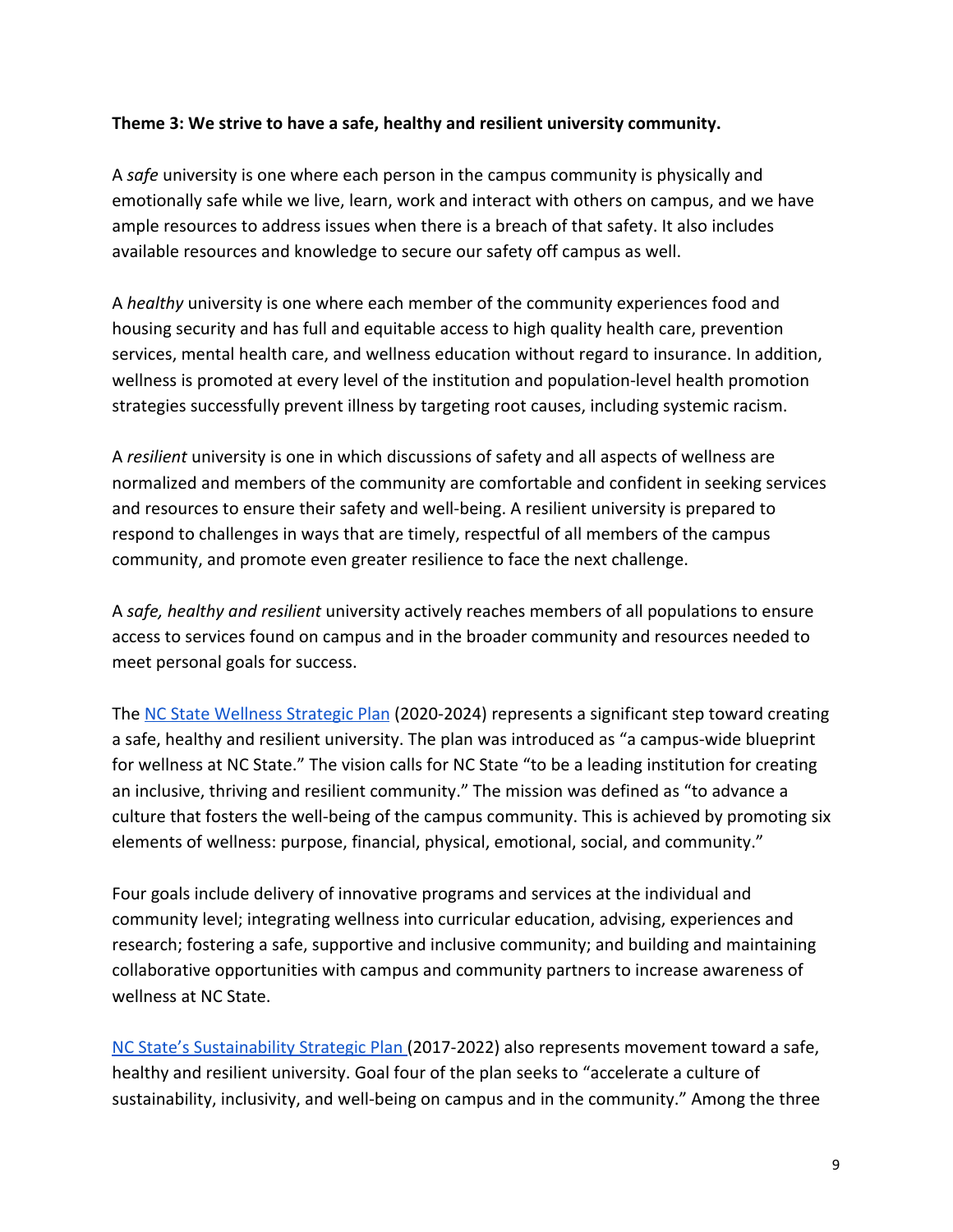strategies under this goal, strategy two states "collaborate with and support the efforts of the University Wellness Task Force to create and maintain a culture that supports and promotes the overall wellness of NC State students, faculty, and staff."

NC State must advance a culture that fosters the well-being of faculty, staff, and students. The institution will be a leader in creating a safe, healthy, and resilient community. Health and well-being are crucial to students' academic and personal success, yet nurturing well-being is a constantly evolving challenge. NC State must continue to respond innovatively—developing effective, impactful ways to strengthen the health and well-being of students during college to teach skills that will help them remain resilient in their future careers.

We recognize that faculty and staff play a vital role in NC State's success. The work of our employees is vital to maintaining a well-run university, which in turn translates to countless benefits for our students, North Carolina, and for the world. NC State aims to ensure that our faculty and staff have the resources available to have happy and healthy lives both on and off-campus.

Trends across the nation include implementing a proactive approach to well-being and using education along with outreach to inspire members of the community to make positive lifestyle changes. We hope to create a culture of wellness that positively impacts our students and employees - the way they learn, live, and work. We want the members of the NC State community to live healthy, balanced lifestyles.

To further our work in creating a healthy campus, health education and intervention efforts should focus on topics that impact and influence the health and well-being of the campus community. These include but are not limited to the six elements of wellness: purpose, financial, physical, emotional, social, and community. We must ensure members of the Wolfpack community have access to appropriate and timely resources that aid in the support of healthy minds and bodies, and provide sustainable programs and services for health at NC State and beyond.

In an effort to create a more resilient campus community, we must encourage mentally strong students, faculty, and staff who meet adversity with creativity, adaptability, and ingenuity – and encourage them to lean on the resilience of the Wolfpack (our community well-being.) To that end, we must invest in resources that aid our resilience as a campus community, including academic advising, counseling, wellness coaching, clubs, organizations, group fitness, living and learning communities, and more.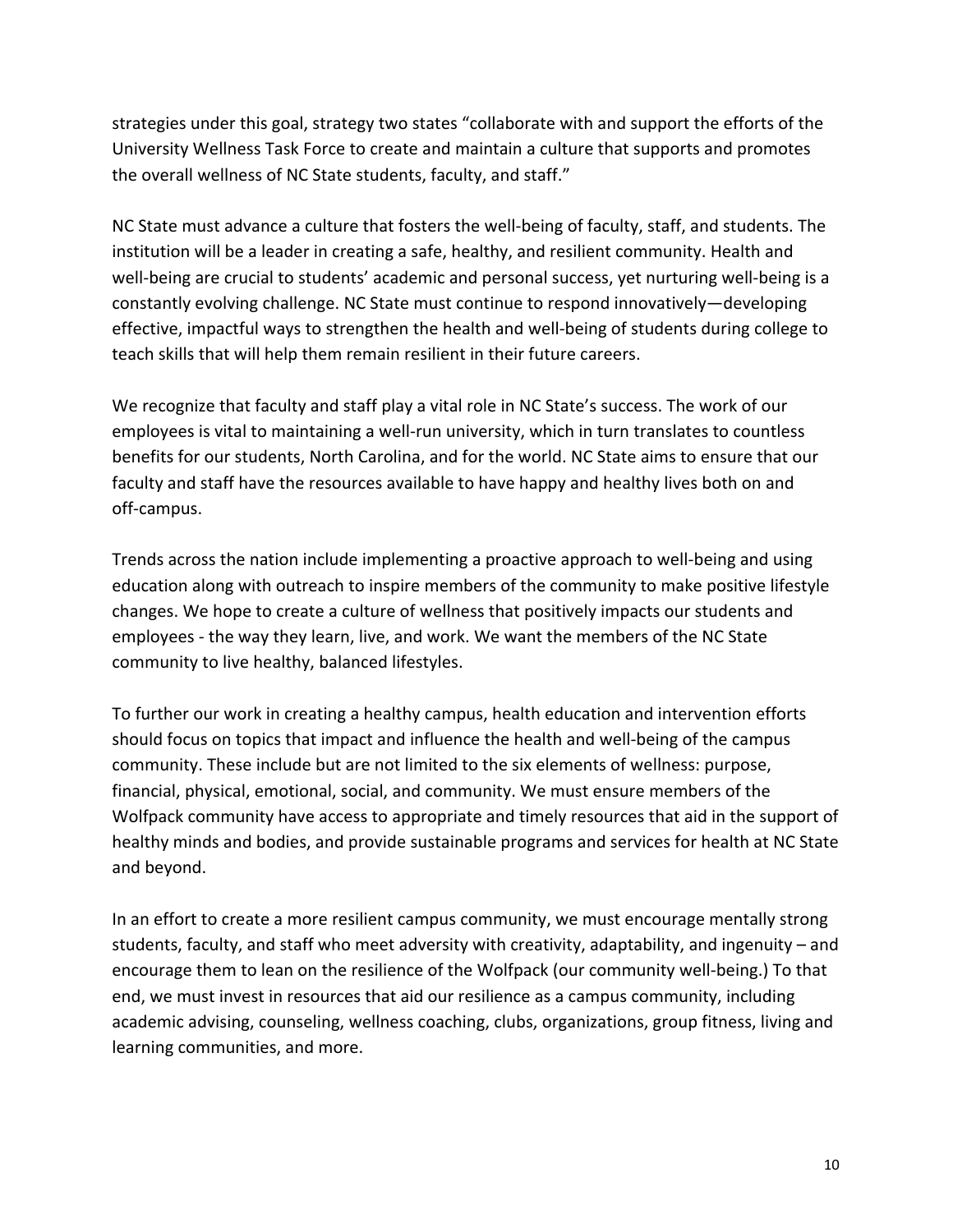#### *Theme 3 Recommendations*

- $\bullet$  Expand NC State's mental health network  $-$  both on-campus and virtually  $-$  and create synergy across campus programs and services.
- Improve workplace strategies to maximize the health and well-being, productivity, and success of campus' students, faculty, and staff.
- Expand programs and services for underserved populations, especially those that are at risk for food insecurity and homelessness.
- Consider developing a Basic Needs Navigator program to link those in need with community resources.
- Acknowledge anti-Black racism as a public health concern and prioritize resources and plans to mitigate its impact.
- Implement population-level health promotion and education on all priority wellness topics through evidenced-based communication strategies.
- Create a supportive campus environment where all indoor and outdoor spaces are designed, built, and renovated with health and social connection in mind.
- Regularly measure the health (purpose, physical, social, community, financial, and emotional wellbeing) of students, faculty, and staff. Use this data to prioritize wellness needs and to allocate resources appropriately.
- Provide training for faculty on incorporating well-being into the classroom.
- Include wellness and safety education in employee on-boarding.
- Standardize wellness education for all incoming students through pre-arrival online programs, Wolfpack Welcome Week, First-Year Experience, and graduate student orientation.
- Address bias-based behaviors and harm through a restorative community/restorative justice model.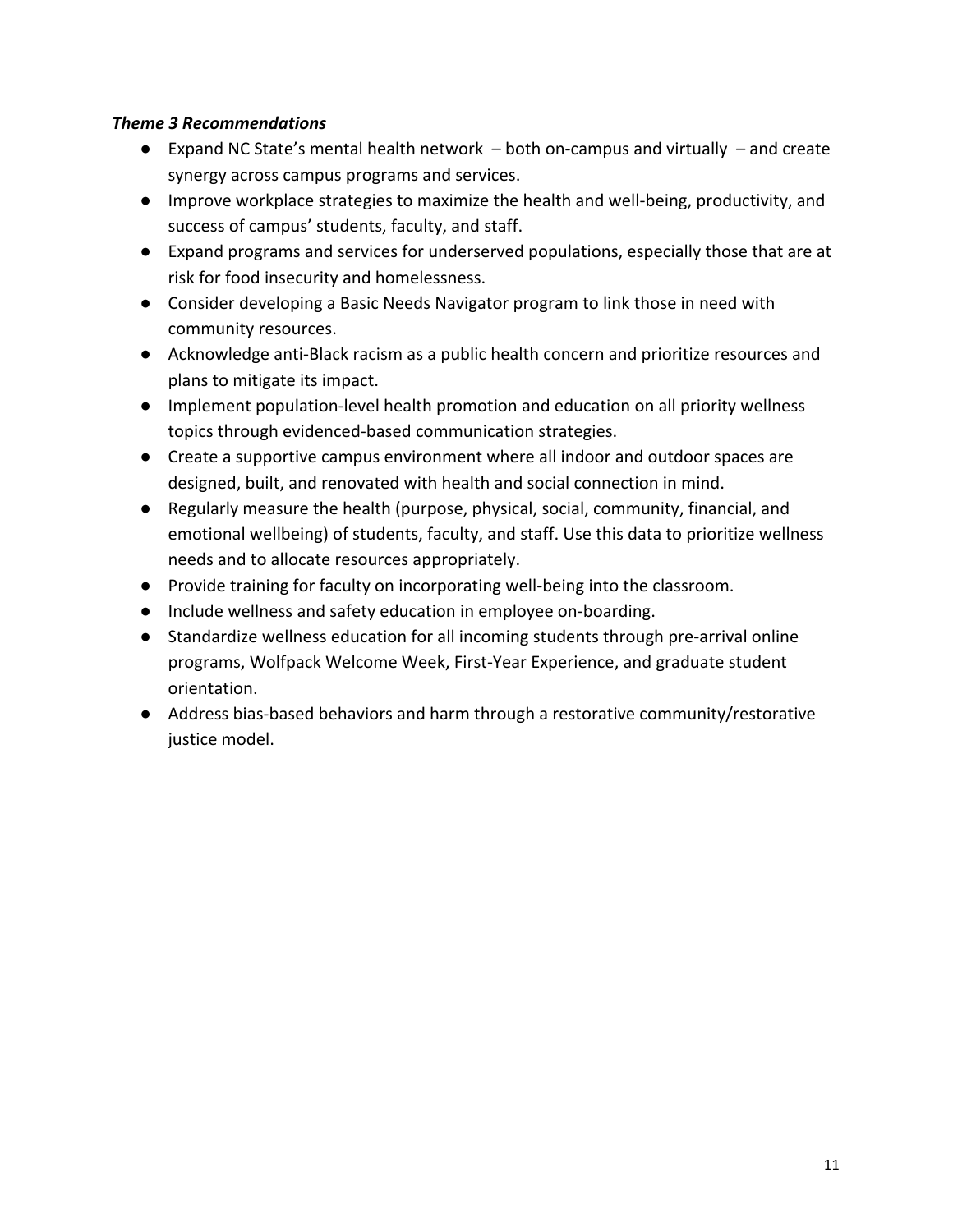#### **Foundational Principles**

We must commit to foundational principles to ensure individuals have a strong sense of belonging, are actively engaged at different levels of university governance, are not inhibited to participate due to potential insecurities, and have the resources and data to make informed decisions about the direction the university should take to be successful in achieving its mission and vision. We will accomplish our intended goals only with a firm foundation of human rights, anti-racism, and community care, grounded in both knowledge and continuing education and cultural humility.

# **Foundational Principle 1: Build a foundation of security through equitable access to basic community rights such as healthcare, food, housing, childcare, and digital resources for all students, faculty and staff.**

This foundation identifies several basic human needs as rights of all NC State students, faculty, and staff. All members of our community have the right to be healthy, well, and safe, and to have the resources necessary to assist them in achieving and maintaining this right. There must also be effective and open ways to disseminate the host of resources available to our community to ensure knowledge and attainment of these rights.

These rights exist at not only the individual level, but importantly, they are *community* rights. Specifically, the rights are interconnected and include, but are not limited to, universal access to healthcare, food, housing, childcare and digital resources. These rights extend through the university's impact on surrounding communities and policies including local housing policies, public transportation access, early childhood education, access to care and services, and healthy built and natural environments.

Community rights must be foundational, provide access and information without stigma, and be anti-racist in their delivery. They connect our NC State community and ensure a standard of equity and inclusion across our campus communities. Community rights of healthcare, food, housing, and childcare are based on economic security.

National research studies reveal a growing population of students that are homeless, lack childcare and transportation, and go hungry (Broton and Goldrick-Rab 2018). As these issues pertain to NC State, a recent report (Haskett et al., 2018) revealed that 14% of our own students reported significant food insecurity, which was experienced at similar rates between undergraduate and graduate students. The report also found that food insecurity was higher for students of color. In addition to food insecurity, the report also found that 10% of students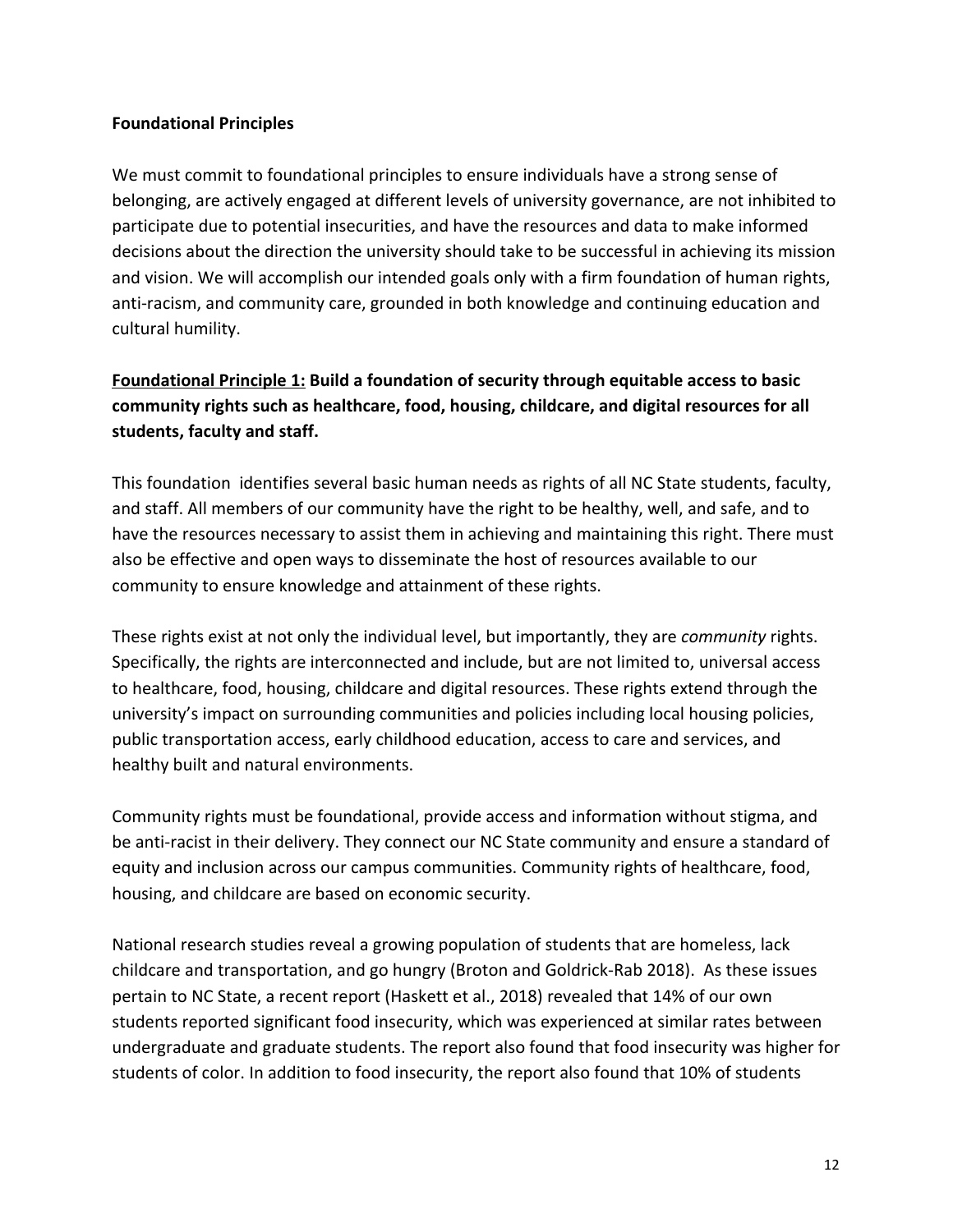experienced homelessness in 2017 with a quarter of students experiencing some period of homelessness along with food insecurity.

In addition to these insecurities, universities have reported a rise in student mental health counseling. The number of students who visit counseling centers has increased by an average of 30 to 40 percent from 2009 to 2015, which indicates growth at a rate that is five times larger than institutional enrollment. While it has been thought that students are coming to universities with mental health challenges, students who receive mental health treatment prior to college have been flat over the past 7 years (CCMH, 2018). Graduate students and International students have unique mental health challenges that have also seen counseling requests and utilization rates rise dramatically.

Recognizing the challenges with homelessness and food insecurity, a steering committee was created at NC State to gather data obtained from national experts and from other campus reports on strategies to increase student food and housing security. Several programs were developed to address food insecurity at NC State. Since then, the Division of Academic and Student Affairs (DASA) has developed additional programs, such as **[Pack Essentials](https://dasa.ncsu.edu/support-and-advocacy/pack-essentials/)**, to support students with food, housing, financial, childcare, physical and mental health insecurities.

#### *Foundational Principle 1 Recommendations*

- Ensure access to programs, policies, environments, and information with a focus on the rights of healthcare, food, housing, and childcare.
- Access will best be served via a Basic Needs Navigator program and services, which would need to be developed and funded.
- In developing solutions that are designed to tackle insecurities on NC State campus, we should seek tailored solutions that will specifically help address these issues . More attention will be paid to marginalized communities within NC State to identify and eliminate systemic racism that leads to food, healthcare, housing, and financial insecurities in these communities.
- While NC State has taken the necessary steps to build a foundation of security for our students, the financial resources needed to support these programs are not sufficient and do not provide resources for employees at this time. NC State actively should seek to provide such resources for employees as well..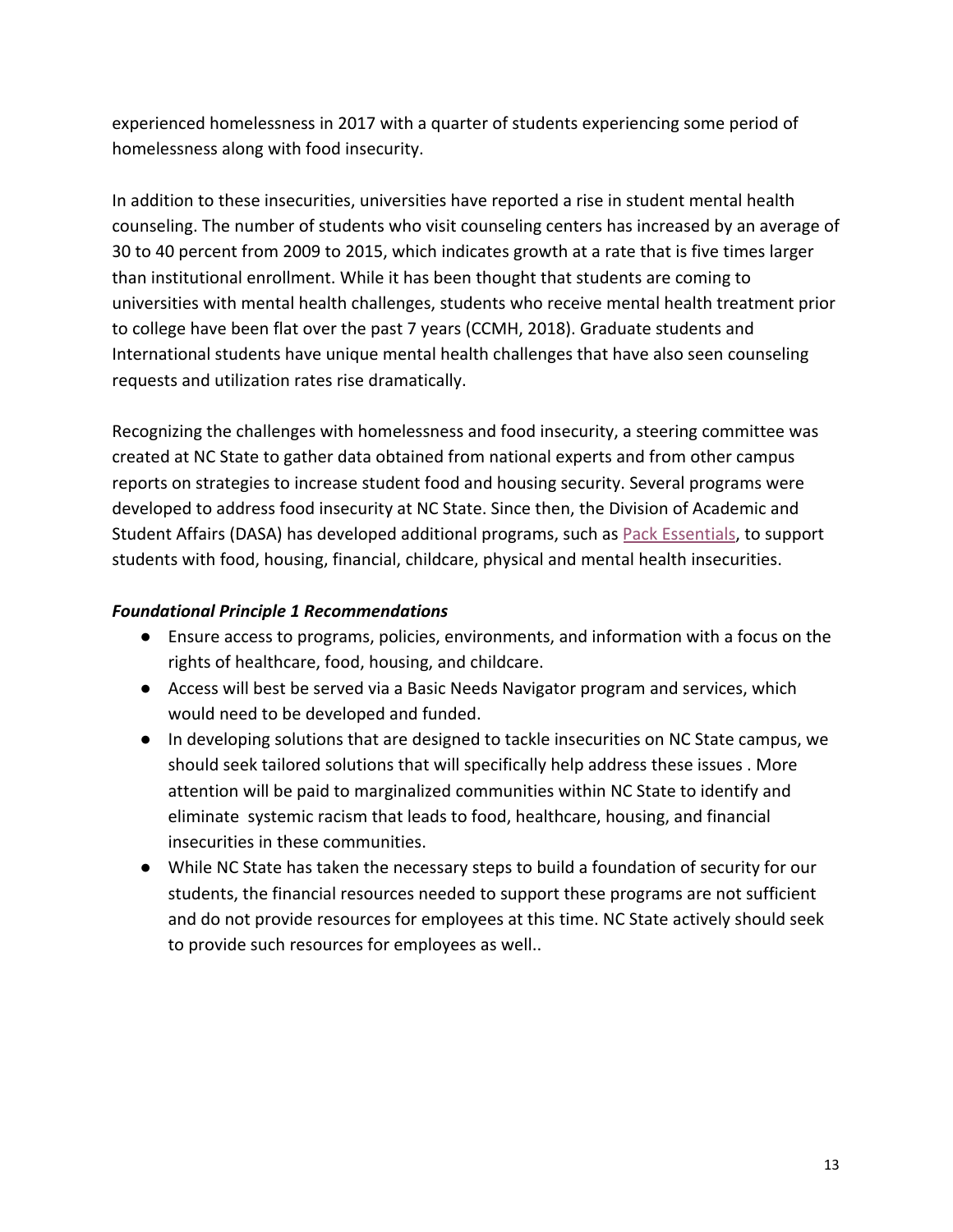# **Foundational Principle 2: Ground this work in accountability through continuous assessment and transparency of data.**

Ongoing assessment is essential for accountability of a diverse, inclusive, anti-racist, and healthy campus community. Assessment, feedback, and data is most useful when there is full transparency in the purpose, collection, management, analysis, dissemination, and actions associated with the data. This includes evaluating and assessing the process and decisions made with data and being transparent with the data. In the end, our values and culture will be apparent in what is being measured and how that information is disseminated.

The tracking of diversity, inclusion and well-being assessment data has many benefits for the community. It allows the campus community to be proactive - not reactive - through the identification of gaps, limitations, and inequities, and can point to where progress is being made, sustained, and what the next set of milestones are. After actions have been made based on assessment and data, the process must continue to ensure we continue to move forward towards our goals.

These efforts will have the triple benefit of communicating our core values and culture, instilling and training the future of NC with the values and culture of inclusion, anti-racism, and well-being, and ensuring that NC State is a leader in creating the evidence base for an inclusive, anti-racist, and healthy community. By leading in the emphasis and assessment of inclusion and well-being, NC State will highlight its values and be benchmarking against others who are similarly dedicated to these principles. Data and continual assessment of objectives and process will allow for acknowledgement of success and opportunities to celebrate.

The implementation of these task force recommendations should lay out a plan for sustainable institutional transformation and accountability. Staff, faculty, students and the community are ready and, in fact, demand to know how the university holds its people and practices accountable to our values through the lens of diversity, equity and inclusion.

Some potential accountability measures are as follows:

- The demographic profile for students at all levels should reflect the demographic make-up of North Carolina.
- The demographic profile of staff, faculty and administrators should reflect that of the population available with requisite skills, experience and credentials needed for the job, and should meet or exceed that of our peers.
- Easy to locate and easy to understand data about university metrics and progress towards goals.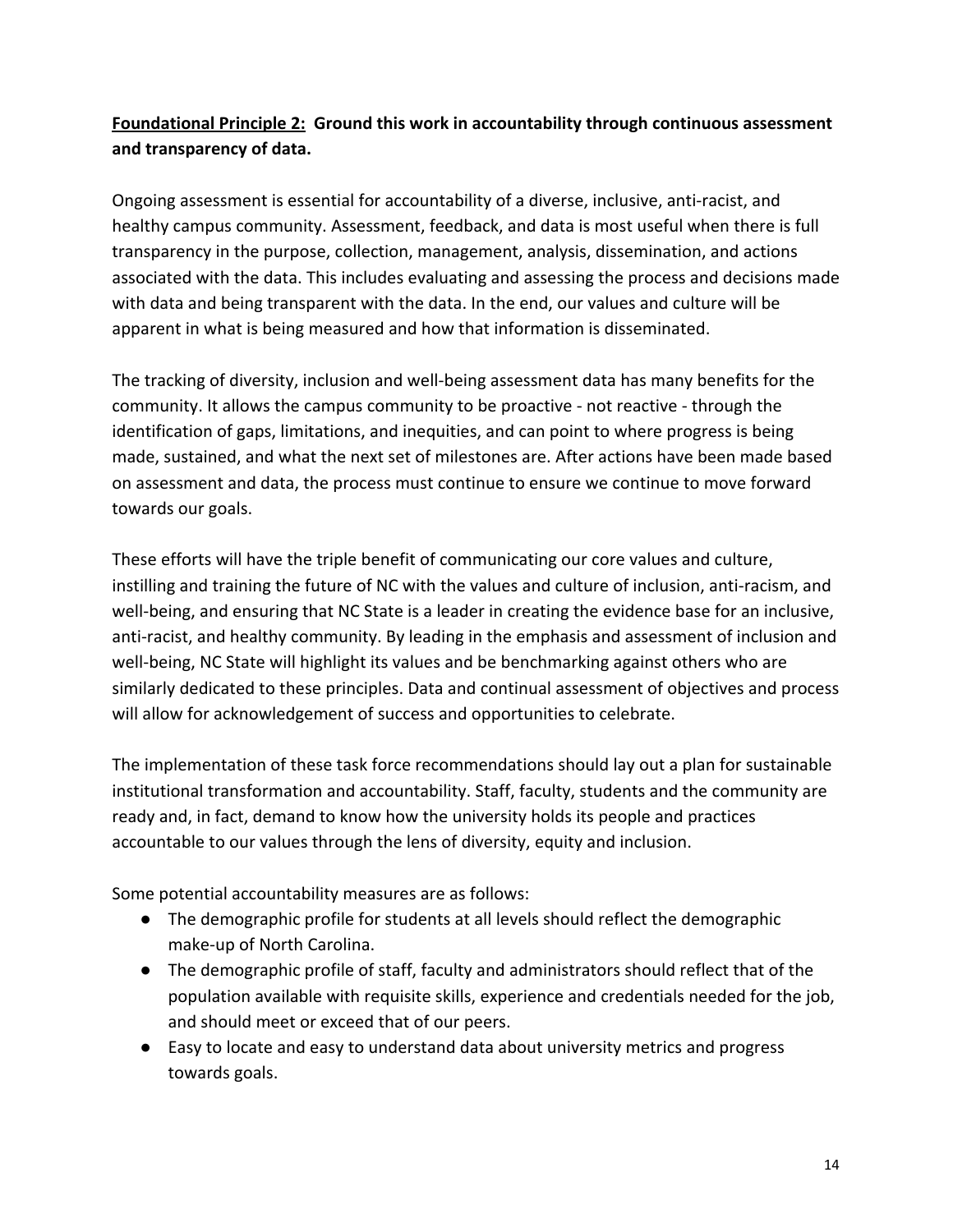- Transparent institutional-level resource allocations and expenditures, moving from funding isolated projects to collaborative structural transformation.
- Measurable increase in student, faculty and staff satisfaction and engagement, with an emphasis on Black students, faculty and staff, and others who identify as part of historical minority groups.

#### *Foundational Principle 2 Recommendations*

- Diversity, inclusion and well-being assessment and data should be in a virtual location accessible by all in the community.
- Develop specific metrics and methods for assessment and data management and sharing.
- Data on race, ethnicity, veteran status, ability, gender, sexual orientation, and age must be maintained to evaluate equity. University reports should be presented with disaggregated data. Without this data, we will not know if a segment of our community is facing greater challenges than others and thus cannot work to dismantle inequity.
- Innovation should be incentivized with seed money, cluster hires, and interdisciplinary efforts including the translation and dissemination of inclusive and well-being evidence.

# **Foundational Principle 3: Integrate DIW into NC State's core functions of innovation, entrepreneurship, teaching, learning, research and engagement.**

In order for our campus to integrate diversity, inclusion and wellness (DIW) into our core functions of innovation, entrepreneurship, teaching, learning, research and engagement, we must be intentional in our efforts.

We can start by requiring all departments/units to create a diversity, inclusion and wellness plan that specifically addresses diversity, inclusion and wellness through an equity lens. Everyone should be held accountable to the agreements in their plan by having progress reviewed on an annual basis. Accomplishing this will require investment and change in the culture at our university, but will greatly benefit all our community members.

## *Foundational Principle 3 Recommendations*

● Every department must have a DIW plan that supports the University's strategic plan goals. This should include having a diverse team to create and contribute to the development of the plan and a yearly review/update of the departmental plans by the college/division senior leader, and a review of the college/division plans by the Vice Provost for Institutional Equity and Diversity.